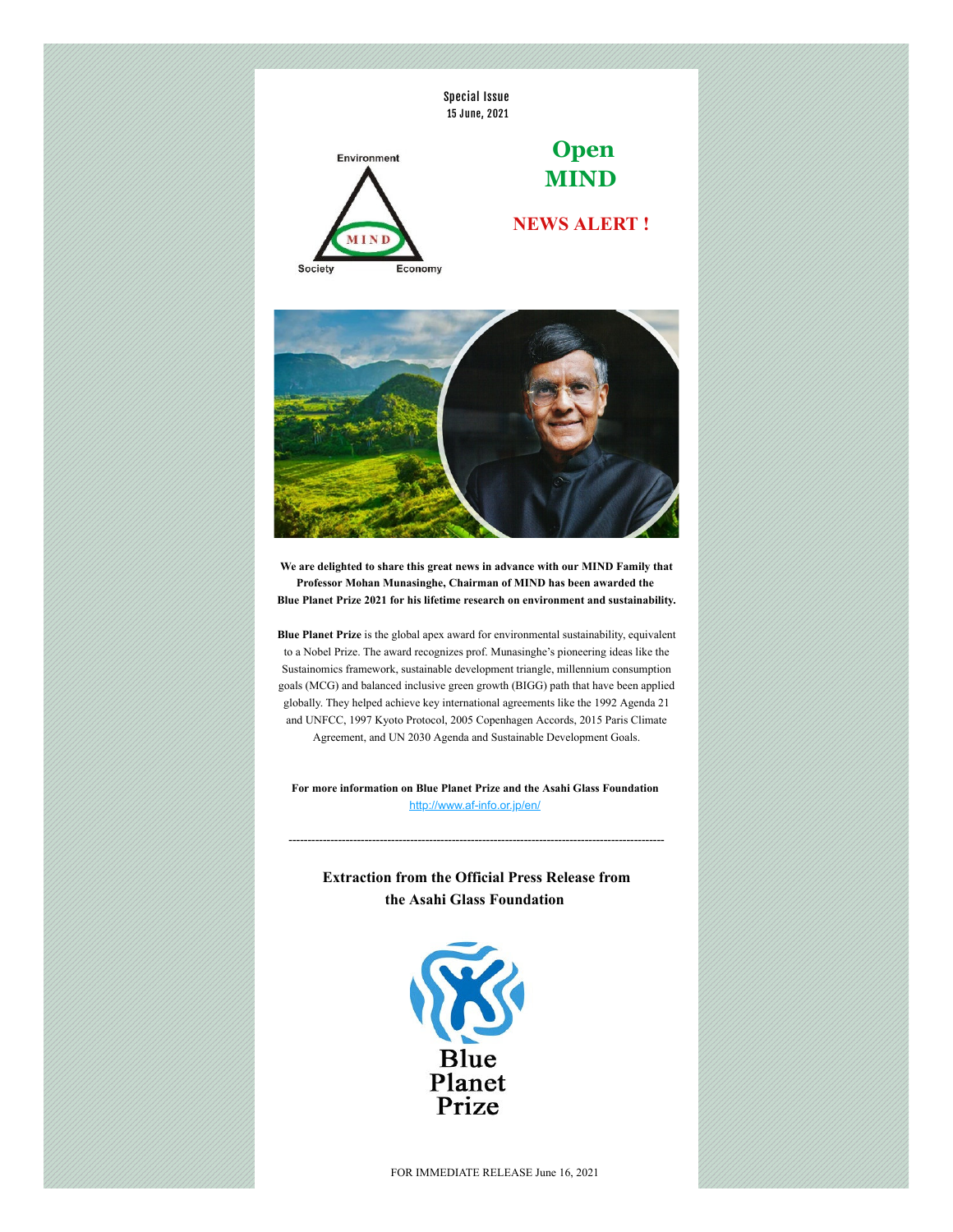## BLUE PLANET PRIZE ANNOUNCEMENT OF PRIZE WINNERS

This year marks the 30th awarding of the Blue Planet Prize, the international environmental award sponsored by the Asahi Glass Foundation, chaired by Takuya Shimamura. Every year, the Foundation selects two winners, individuals or organizations who have made significant contributions to the resolution of global environmental problems. The Board of Directors have selected the following 2021 Blue Planet Prize recipients: Prof. Mohan Munasinghe (Sri Lanka) and Prof. Veerabhadran Ramanathan (USA).

# **Prof. Mohan Munasinghe (Sri Lanka), Born in Sri Lanka, Date of Birth: 25 July, 1945 -** Founder Chairman, Munasinghe Institute for Development (MIND)

Professor Munasinghe pioneered the integrative, transdisciplinary 'Sustainomics' framework which views development issues from environmental, social, and economic perspectives. Innovative concepts like 'balanced inclusive green growth (BIGG)' and 'millennium consumption goals (MCGs)' emerged from Sustainomics. BIGG calls for each country to take a sustainable development path in accordance with its development stage, while the MCGs ask the affluent, who consume most global output, to adopt consumption goals to reduce the burden on the planet. He has been developing practical activities using environmental economics and policy to implement these concepts worldwide.

## **Statement**

I am deeply grateful and honoured to receive the 2021 Blue Planet Prize, the premier global environmental sustainability award, symbolizing the outstanding commitment of the Asahi Glass Foundation of Japan, to a better future. I am indebted also to many who have contributed generously to my intellectual development and emotional intelligence, including teachers, mentors, colleagues, family and friends. Social ties have been invaluable to survive the pressures of COVID-19. It is encouraging to learn that the award committee has specifically acknowledged several key concepts I developed and their practical application worldwide, during almost 5 decades, including the Sustainomics framework, sustainable development triangle (economy, environment, society), balanced inclusive green growth (BIGG), and Millennium Consumption Goals (MCGs). My research interests have evolved, from basic disciplines like engineering, physics and economics, to application sectors like energy, water, transport, ICT, and environmental resources, and finally to multidisciplinary topics like poverty, disasters, climate change and sustainable development. This eclectic experience helped me develop Sustainomics, as an integrative, trans-disciplinary methodology. Drawing on my past work and the global platform provided by the prestigious Blue Planet Prize, I will continue my modest efforts to make our planet more sustainable for all.

• Each recipient is presented with a certificate of merit, a commemorative trophy, and prize money.

• We'd like to hold the Blue Planet Prize Award Ceremony and commemorative lectures, which could well be on a smaller scale, while taking proper measures to prevent infection with the new coronavirus. The Award Ceremony is scheduled on Wednesday, October 6, 2021 at Tokyo Kaikan. Commemorative lectures will be given on October 7 and 9, 2021, at United Nations University (Shibuya Ward, Tokyo) and at Kyoto University, respectively.

-----------------------------------------------------------------------------------------------------------

#### **Notes:**

#### 1. Sustainomics

Sustainomics is a framework for making development more sustainable, characterized by being transdisciplinary, integrative, comprehensive, heuristic, balanced, and practical. The basic principle is to make ongoing or future development efforts more sustainable in practical ways, by harmonizing the economy, environment and society. Sustainomics is a term that Professor Munasinghe has popularized since 1992.

(Source: MIND website, [http://www.mohanmunasinghe.com/default.cfm\)](https://shoutout.wix.com/so/80Nc8i32P/c?w=ZYYw1mENx-S0R3JpICOIhpbL7lOYWnSO7vllcZsGoHk.eyJ1IjoiaHR0cDovL3d3dy5tb2hhbm11bmFzaW5naGUuY29tL2RlZmF1bHQuY2ZtIiwiciI6IjE2MDgxMzFmLWUyNjItNDFmMC00ZjRlLTVjZDViODI4ZGIxMiIsIm0iOiJscCJ9)

2. Balanced inclusive green growth (BIGG) The BIGG concept was presented by Professor Munasinghe at the 2012 UN Earth Summit. In the figure, rich nations at point C (who exceed safe limits) should reduce environmental burdens by decarbonization and other measures to reach point E. Emerging nations at point B should learn from the past, innovate and avoid exceeding safe limits, going through the Green Growth (GG) tunnel to reach point E, without passing point C. The BIGG path is also pro-poor and inclusive, thus harmonizing